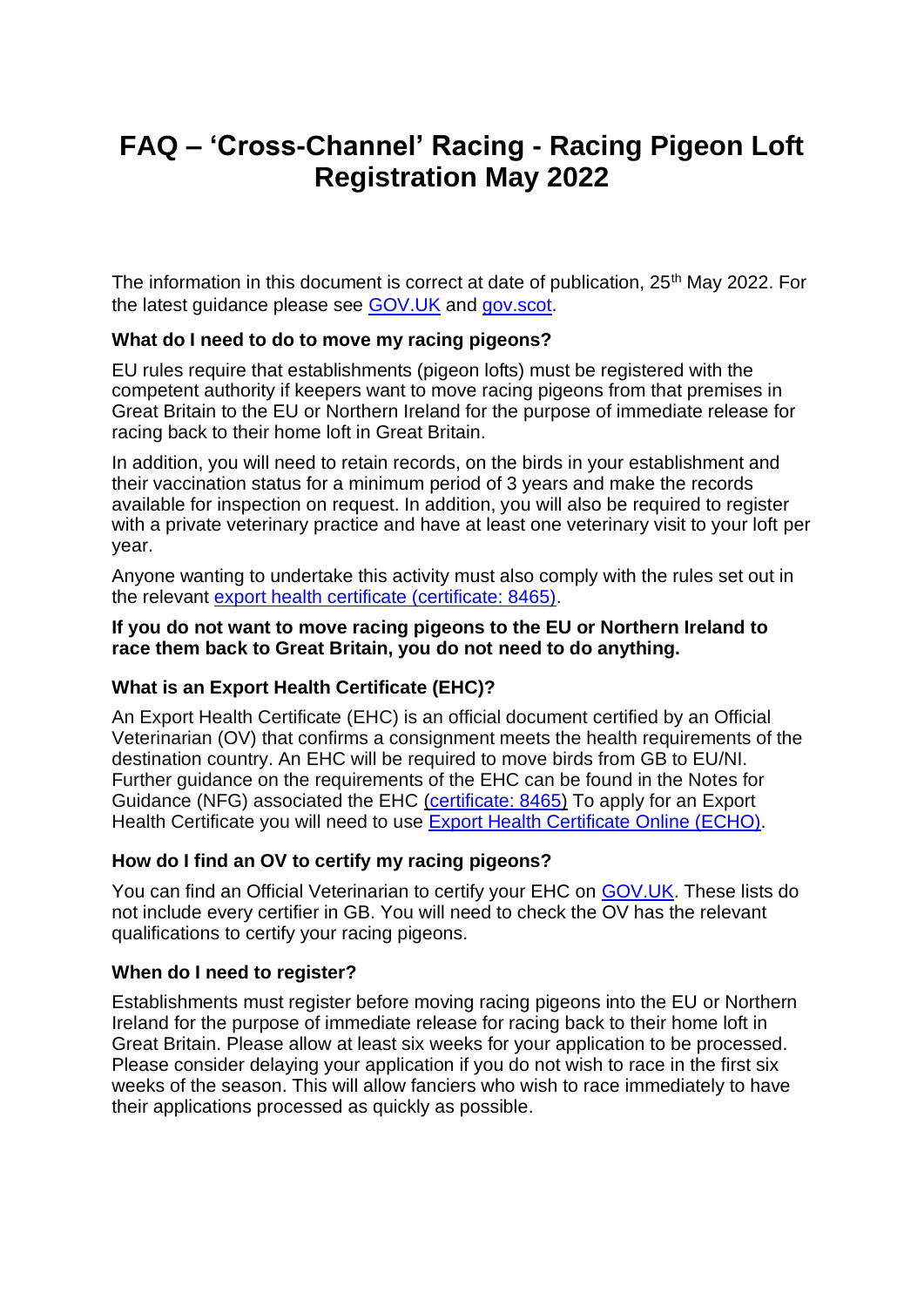## **What are the requirements for registration?**

Specific requirements for any loft (referred to by the EU as a registered establishment) that you wish to register are that:

- all racing pigeons at the establishment must be vaccinated against Newcastle disease annually and must not have been vaccinated against avian influenza;
- the establishment must have undergone at least an annual vet visit which includes a clinical inspection and the provision of relevant information on, signs of the occurrence of diseases, including the listed diseases referred to in [Annex I to Delegated Regulation \(EU\) 2020/692](https://eur-lex.europa.eu/legal-content/EN/TXT/?uri=CELEX%3A02020R0692-20220120#tocId258) and diseases notifiable and reportable in GB which are relevant to pigeons. A record that the visit has occurred must be retained; and
- records for the loft including vaccination and medication records, purchases, sales, deaths and additions are retained for at least 3 years and made available for inspection on request.

## **How to register: England and Wales**

## **How do I register my loft in England or Wales?**

Your establishment will need a County Parish Holding (CPH) number. In addition, you will need to complete a racing pigeon establishment declaration each year. Please note that if you race/keep birds in partnership then only one of the keepers using the loft will need to register, with the CPH made available for use by the other keepers at the establishment, but that nominated keeper will be responsible for ensuring that the other requirements of registration as outlined in the Operator's Declaration are met, as non-compliance will result in suspension of registration, meaning no birds kept in the loft can move to EU/NI for racing.

## **What is a CPH number?**

The EU rules require registered establishments to have unique identifier to indicate that they are registered. In GB this will be a CPH number. CPH is a unique geographic reference for a holding or premises, or group of land parcels. The CPH is made up of a nine-digit number (for example 12/345/0001). The first two digits relate to the County, the next three relate to the Parish and the last four identify the Holding.

#### **I already have a CPH. Can I just use that?**

Yes. If you already have a CPH issued either by the Rural Payments Agency (RPA) in England, Rural Payments Wales (RPW) in Wales, or the Animal and Plant Health Agency (APHA) you do not need to apply for a new one. If the registered details, including email address and phone number, are correct you should read the Operators' Declaration carefully and providing you are satisfied that you can meet the requirements print, sign and place with your records.

You must however contact the APHA registration team on 0800 634 1112 and provide your CPH number and confirm racing pigeons are present at the establishment so your records can be updated.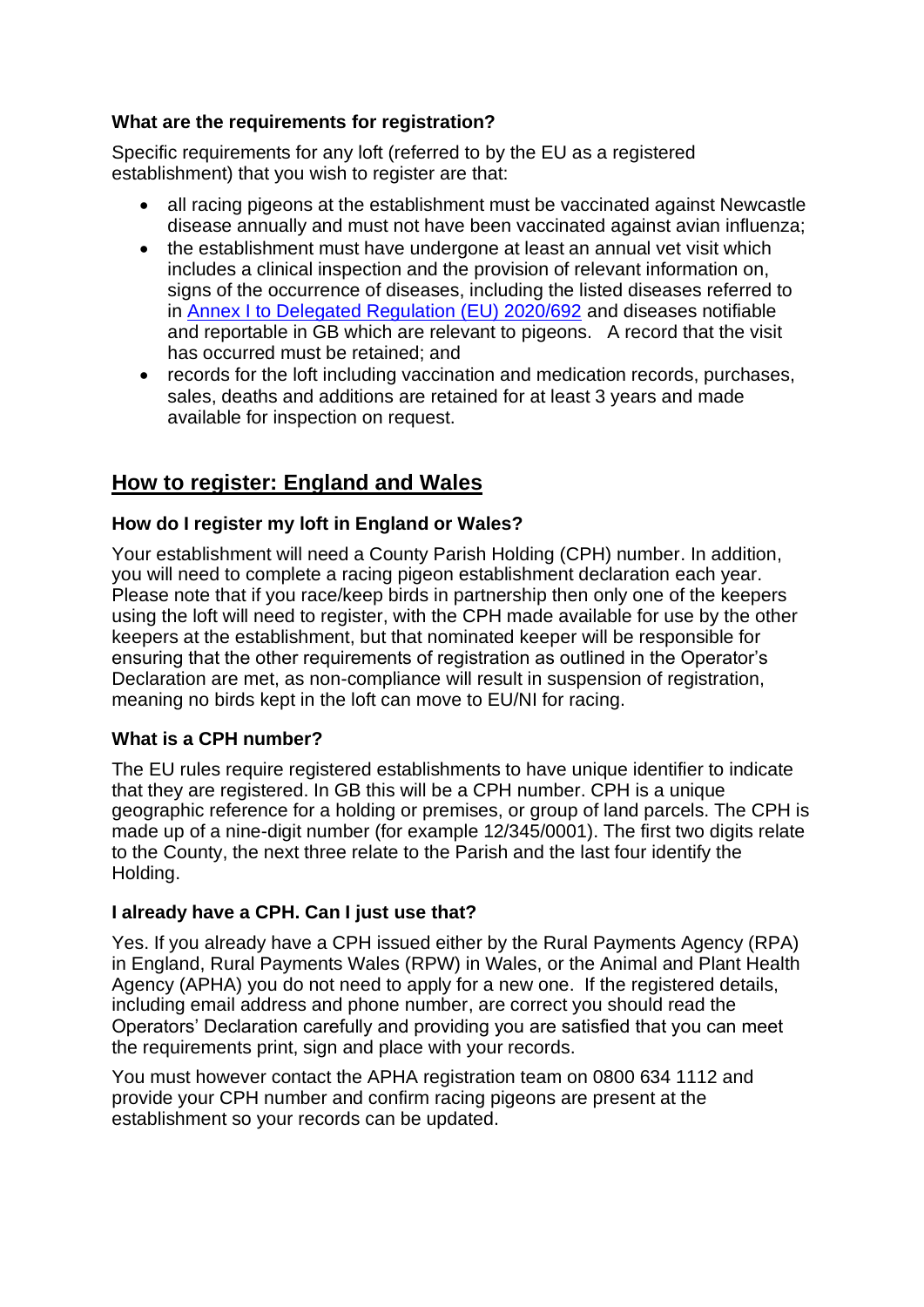You will then be able to move your birds to EU/NI for the purposes of immediate release for racing back to your home loft in GB, providing that each consignment meet the requirements of the Export Health Certificate (EHC). A consignment is a group of pigeons travelling together and certified by an Official Veterinarian (OV).

## **How do I get a CPH?**

## **For lofts in England:**

Racing pigeon establishment operators in England should register for a CPH from the Rural Payments Agency (RPA). Please read the [guidance](https://www.gov.uk/government/publications/racing-pigeon-establishments-apply-for-a-county-parish-holding-number/guidance-racing-pigeon-establishment-application-for-a-county-parish-holding-number) before completing and submitting the [form.](https://assets.publishing.service.gov.uk/government/uploads/system/uploads/attachment_data/file/1078225/Racing_Pigeon_Establishment_Registration_Form.pdf)

The RPA will confirm your registration and CPH number by email or letter.

Once you have been issued a CPH for your establishment you should proceed with completing the racing pigeon establishment declaration.

## **For establishments in Wales:**

Racing pigeon establishment operators should register for a CPH through Manage [My CPH on RPW Online.](http://www.gov.wales/rural-payments-wales-rpw-online) If you are not an existing RPW Online customer, you can register by clicking on the Register link on the same page or call the customer contact centre on 0300 062 5004. Once you have been issued a CPH for your establishment you should proceed with completing the racing pigeon establishment declaration. You must also contact the APHA registration team on 0800 634 1112 and provide your CPH number and confirm racing pigeons are present at the establishment so your records can be updated.

#### **How do I complete the racing pigeon establishment declaration ('Operators Declaration') for my loft in England or Wales?**

Once you have a CPH number for your establishment, operators must download, complete, and sign the Racing Pigeon Establishment Operator Declaration form agreeing that your establishment meets, and will continue to comply with, the requirements set out in the declaration (in line with the requirements of Commission Delegated Regulation (EU) 2020/692).

If you race in partnership or more than operator has birds at the same loft only one operator declaration is required per establishment (loft). Only one of the keepers using the loft will need to sign the Operators Declaration but that keeper will be responsible for ensuring that the requirements outline in the declaration are met, as non-compliance will result in suspension of registration, meaning no birds kept in the loft can move to EU/NI for racing.

You must retain the signed copy of the declaration and be prepared to provide a copy to APHA and to an Official Veterinarian (OV) as part of the certification process for the relevant Export Health Certificate (EHC).

Your signed declaration is valid for 12 months, after which you will be required to sign a new declaration to confirm that you still meet the requirements of registration. Failure to supply a copy of the declaration on request will result in a suspension of the racing pigeon establishment registration and you will not be able to move your pigeons to the EU or NI for channel racing.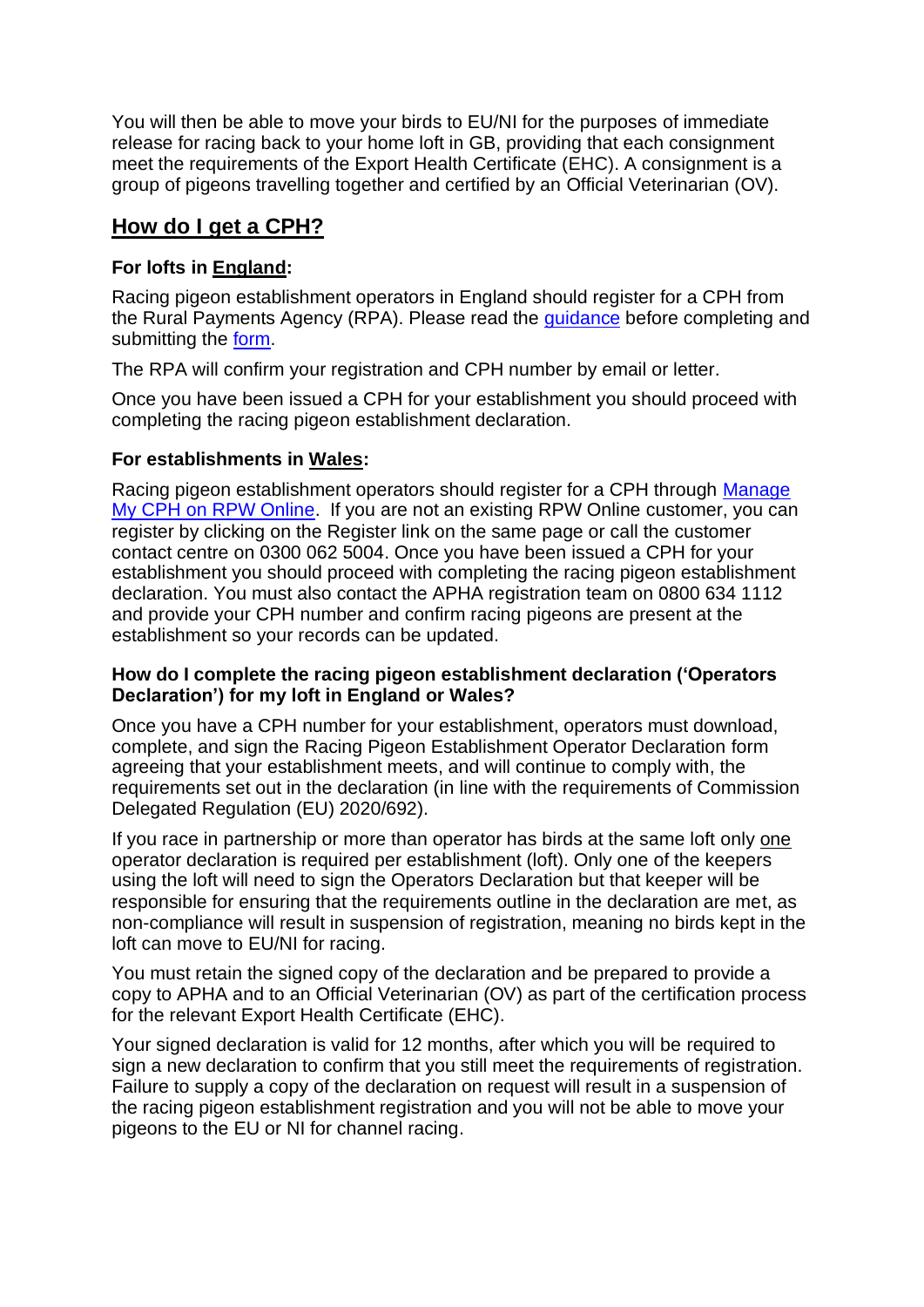## **How to register: Scotland**

### **How do I register my loft in Scotland?**

You will need to register your establishment with ScotEID. In Scotland, the Racing Pigeon Register is operated on behalf of Scottish Ministers by ScotEID.

If you are a Racing Pigeon establishment operator in Scotland you can apply online through the Racing Pigeon Register or call 01466 794323.

During the registration process you will be required to confirm that your loft meets the requirements through a process of 'self-declaration'.

### **Scotland: What do I need to provide?**

You will need the following information to join the register:

- Name of the operator of the loft;
- Home address of person registering;
- Address of pigeon(s) if different from above;
- Landline number (if applicable):
- Mobile phone number
- Email address
- County Parish Holding (CPH) number (if applicable. If you do not already have a CPH one will be assigned to you upon successful registration)
- Number of pigeons usually kept at the loft; and
- Name and address of the vet practice the birds are registered with.

#### **Scotland: What happens after registering?**

Upon successful registration ScotEID will send you email confirmation that both the loft has been 'self-declared' to meet the specific requirements to be deemed 'registered' and holds an active CPH. The CPH is a 9 digit number and is the unique code allocated to the loft where your pigeons are kept. It will be used to complete the EHC required to export racing pigeons from GB to the EU or NI for the purpose of immediate release for racing back to GB. All CPH numbers issued will take the format of 'xx/xxx/xxxx'

The declaration made during the registration process will be valid for 12 months, after which you will be contacted by ScotEID to confirm that your loft still meets the requirements of registration.

#### **My loft is in Scotland, do I need to complete a separate racing pigeon establishment declaration?**

No. The operator declaration for establishments in Scotland is part of the online declaration process. This is valid for 12 months. Provided you comply with the declaration, there is no need to complete a separate declaration.

## **Additional information on registration**

#### **Why do I need to register my GB pigeon loft?**

Registration is required by EU rules if you want to move pigeons to the EU or Northern Ireland to immediately release them and race them back to Great Britain.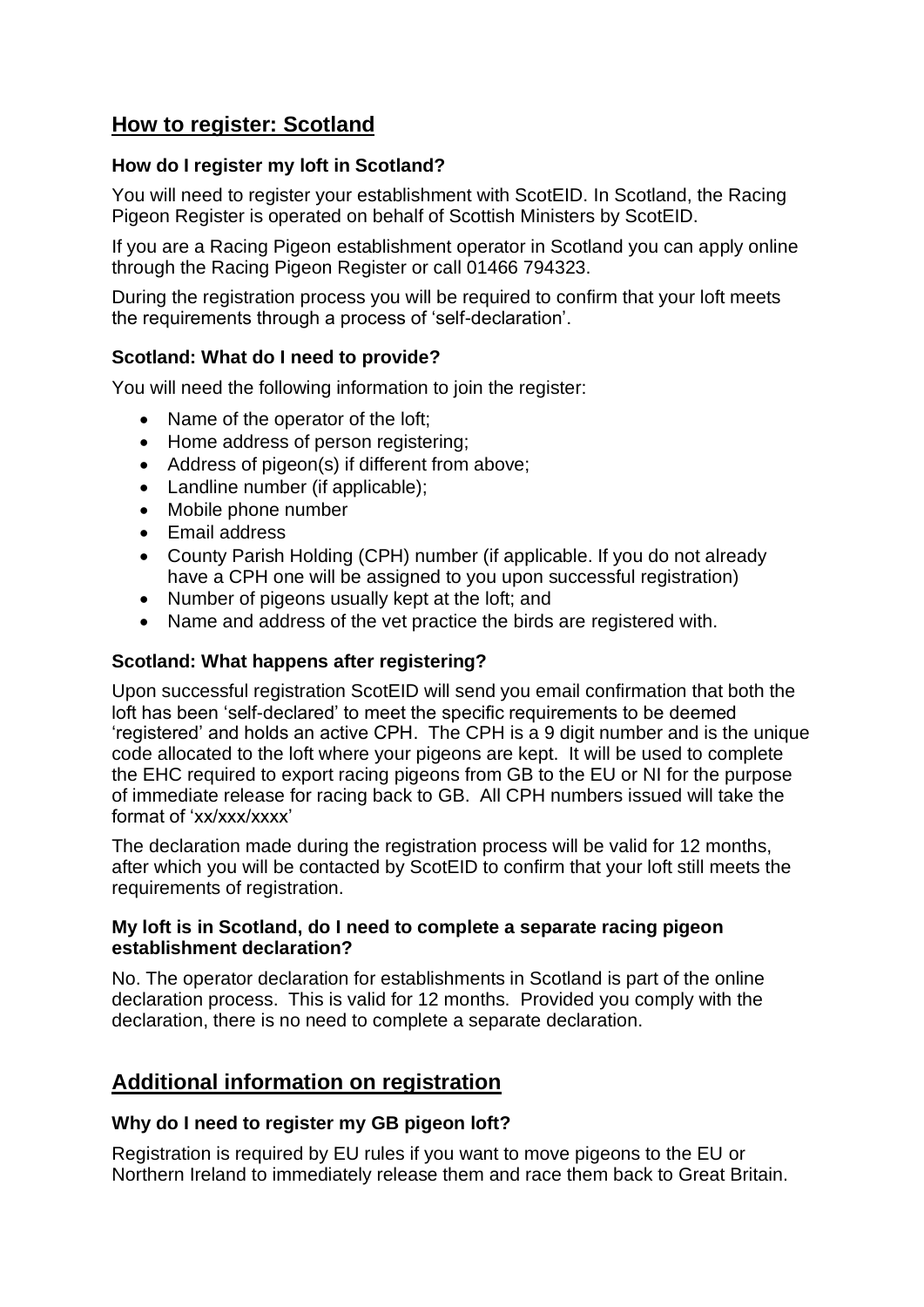#### **If I have lofts at multiple locations does this I mean I need a separate registration for each location?**

Yes, a unique identifier is needed for each loft and CPH is specific to location. Operators will also need to complete a separate 'Racing Pigeon Establishment Operator Declaration' for each loft.

### **Why do the English, Welsh and Scottish systems vary?**

Animal health policy is devolved in the UK. Defra, the Welsh Government and the Scottish Government have worked together and have agreed to the same approach to registration of racing pigeon lofts to facilitate cross channel racing/racing across the Irish Sea. This involves application for a CPH (registration number) and completion of an operator declaration. The process for applying for a CPH is however different in each administration and CPHs will be generated and issued via the Rural Payments Agency (RPA) in England, Rural Payments Wales (RPW) in Wales, and ScotEID in conjunction with the Rural Payments and Inspections Division in Scotland using existing processes.

### **What are the vaccination requirements for racing pigeons?**

All racing pigeons that are old enough to be vaccinated in line with manufactures instructions at the establishment loft must be vaccinated against Newcastle disease annually with an approved vaccine and must not have been vaccinated against avian influenza. This is stated in the EHC and is a requirement for registration of establishments.

Currently approved vaccines (as of May 2022) are Nobilis or Colombovac, though you should check the Veterinary Medicines Directorate (VMD) list periodically. Further information on Newcastle disease vaccines authorised by the VMD for use in pigeons in the UK are available via the [VMD Product Information Database search](https://www.vmd.defra.gov.uk/productinformationdatabase/Search.aspx)  [page](https://www.vmd.defra.gov.uk/productinformationdatabase/Search.aspx) by searching for 'Pigeon' in the Species tab and both 'Newcastle Disease virus' and 'Pigeon paramyxo virus' in the Active substance tab.All authorised vaccines meet the relevant requirements of point 1 of Annex XV Commission Delegated Regulation (EU) 2020/692.

#### **All birds in the loft must be vaccinated, not just those racing. Does that mean young birds have to be vaccinated before old bird/channel racing starts? A lot of people wait until it is closer to young bird season before vaccinating them. Do we need to vaccinate them as they are weaned?**

You should ensure that all of the birds in your loft are vaccinated on annual basis in accordance with the manufacturers' instructions. You should vaccinate your birds as soon as you can you but if birds are too young to vaccinate you can take part in cross channel racing, as long as the birds that are racing and older stock birds are vaccinated.

#### **If birds are in a separate stock/young bird shed to the racing birds do they still need vaccinating?**

Yes. All birds on your premises should be vaccinated on an annual basis.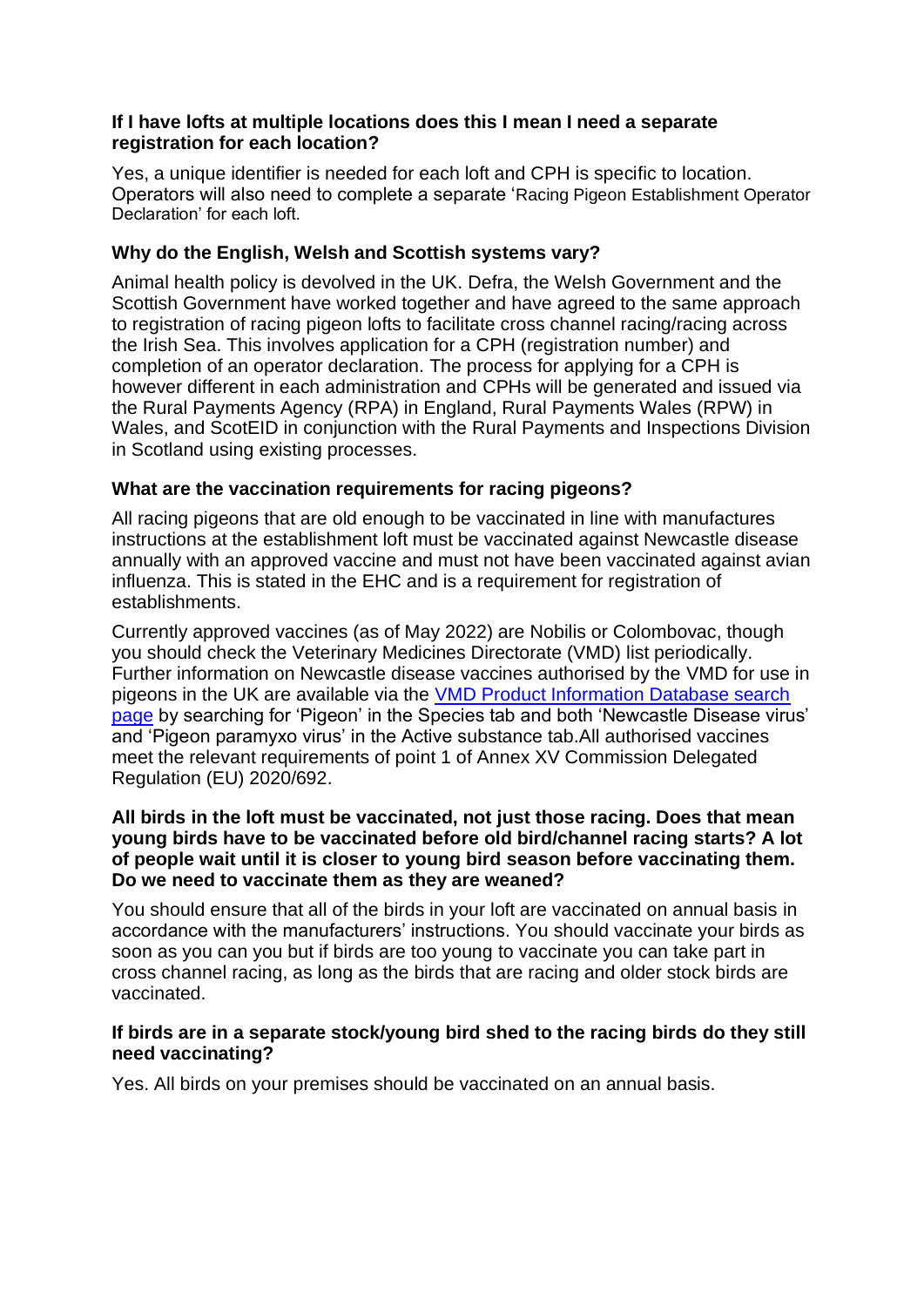### **Why do I need to register with a private veterinary practice?**

There is a requirement in the EU rules that registered establishments moving live animals to the EU/NI must receive regular animal health visits from a veterinarian. This does not have to be an Official Veterinarian or Government Veterinarian.

You should register with a vet and arrange a visit as soon as possible after applying for a CPH if you have not already done so.

#### **What is the purpose of the veterinary visit?**

The veterinary visit is for the purposes of detection of disease, or signs indicative of disease, relevant for the species - in this case Newcastle Disease and Avian Influenza.

You will be required to ensure that during the 12-month period from the signing of the operator declaration, a veterinarian visits the racing pigeon establishment at least once.

.

### **Why is the veterinary visit to my loft required annually?**

EU rules require that visits should take place at frequencies that are proportionate to the risk of introduction and spread of diseases posed by the establishment concerned. Cross channel racing takes place on an annual basis so an annual visit, as a minimum, is proportionate to the risk posed by the activity.

## **Compliance**

#### **When will I be subject to a compliance check?**

Compliance checks will be carried out throughout the year and a percentage of establishments will be selected on a random basis at which point APHA will make contact asking for copies of the Operators' Declaration and records.

#### **What records do I need to keep?**

The Operators' Declaration along with:

- a list of your birds with ring number, and records of birds leaving the loft through sale, loss or death etc.,
- vaccinations carried out (including details of the name of the vaccine administered, batch number and expiry date of vaccine batch, proof of purchase of the vaccine, date administered, number of birds vaccinated, ring number of birds vaccinated, name of person administering the vaccine),
- details of the registered private veterinarian and details of veterinary visits.

APHA will usually request all of these records when undertaking a compliance check.

#### **What evidence of vet visits do I need to keep?**

Vet visits can be recorded on the [model attestation form](https://assets.publishing.service.gov.uk/government/uploads/system/uploads/attachment_data/file/1077761/Registered-pigeon-loft-veterinary-visit-attestation.docx) available on GOV.UK or on vet's headed note paper/email, which includes a statement equivalent to that